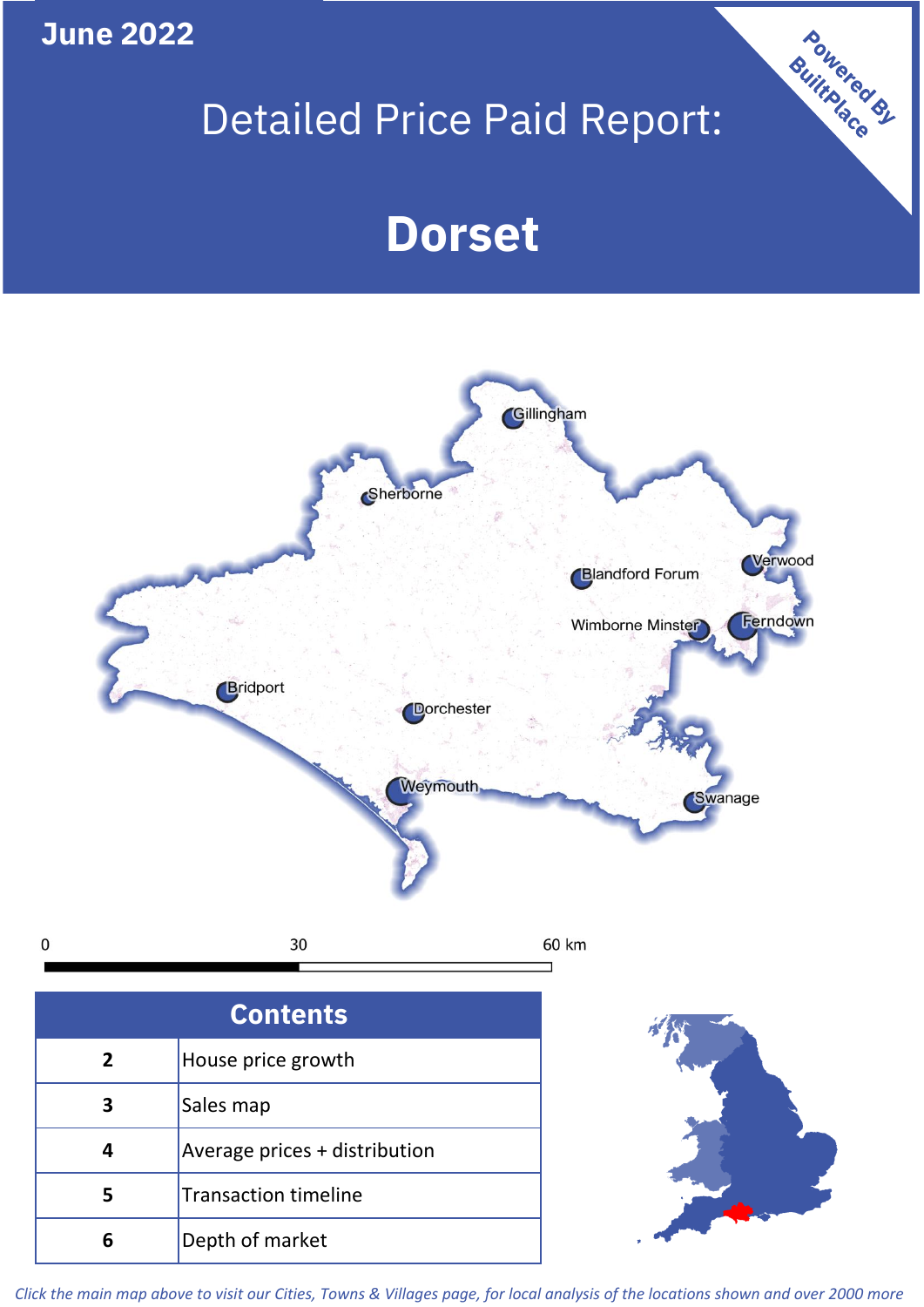### **Headline Data**

|                     | <b>Current level</b> | 3 month  | <b>Annual</b> | 5 year  | 10 year |
|---------------------|----------------------|----------|---------------|---------|---------|
| <b>House prices</b> | £351,076             | 2.9%     | 11.9%         | 26.2%   | 57.3%   |
| <b>Transactions</b> | 6,963                | $-14.0%$ | 9.3%          | $-6.0%$ | 25.0%   |

# **House Price Growth (April 2022 data)**

#### *Annual Change in House Prices*



House prices in Dorset grew by 11.9% in the 12 months to April 2022 (based on 3-month smoothed data). By comparison national house prices grew by 10.7% and prices in the South West grew by 12.3% over the same period.

Dorset house prices are now 42.0% above their previous peak in 2007, compared to +49.0% for the South West and +52.9% across England.



#### *Year-To-Date Change in House Prices, December to April*

Local prices have grown by 3.9% in 2022 so far, compared to growth of 2.9% over the same period last year.

#### *Source: OS OpenData; UK House Price Index (Contains HM Land Registry data © Crown copyright)*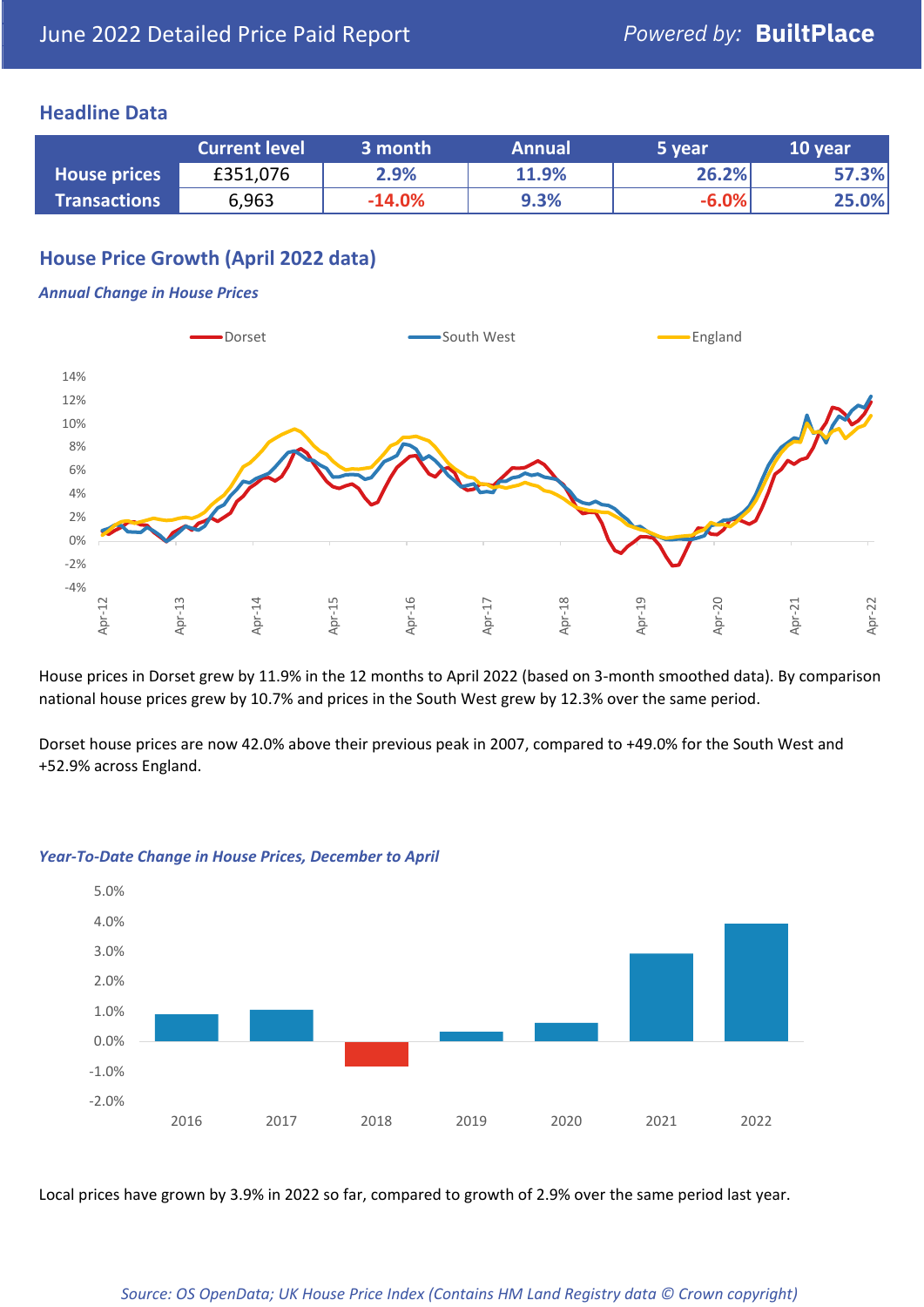# **House Price Map**

*12 months to April 2022*



*Each point is one postcode, coloured by the average value relative to all sales in this local authority (price bands are LA-specific quintiles).*



**Map Key**

| Min      | <b>Max</b> |                            |
|----------|------------|----------------------------|
| Up to    | £210,000   | 1st quintile / lowest 20%  |
| £210,000 | £280,000   | 2nd quintile               |
| £280,000 | £364,000   | 3rd quintile               |
| £364,000 | £492,000   | 4th quintile               |
| £492,000 | and over   | 5th quintile / highest 20% |

#### *Source: OS OpenData; UK House Price Index (Contains HM Land Registry data © Crown copyright)*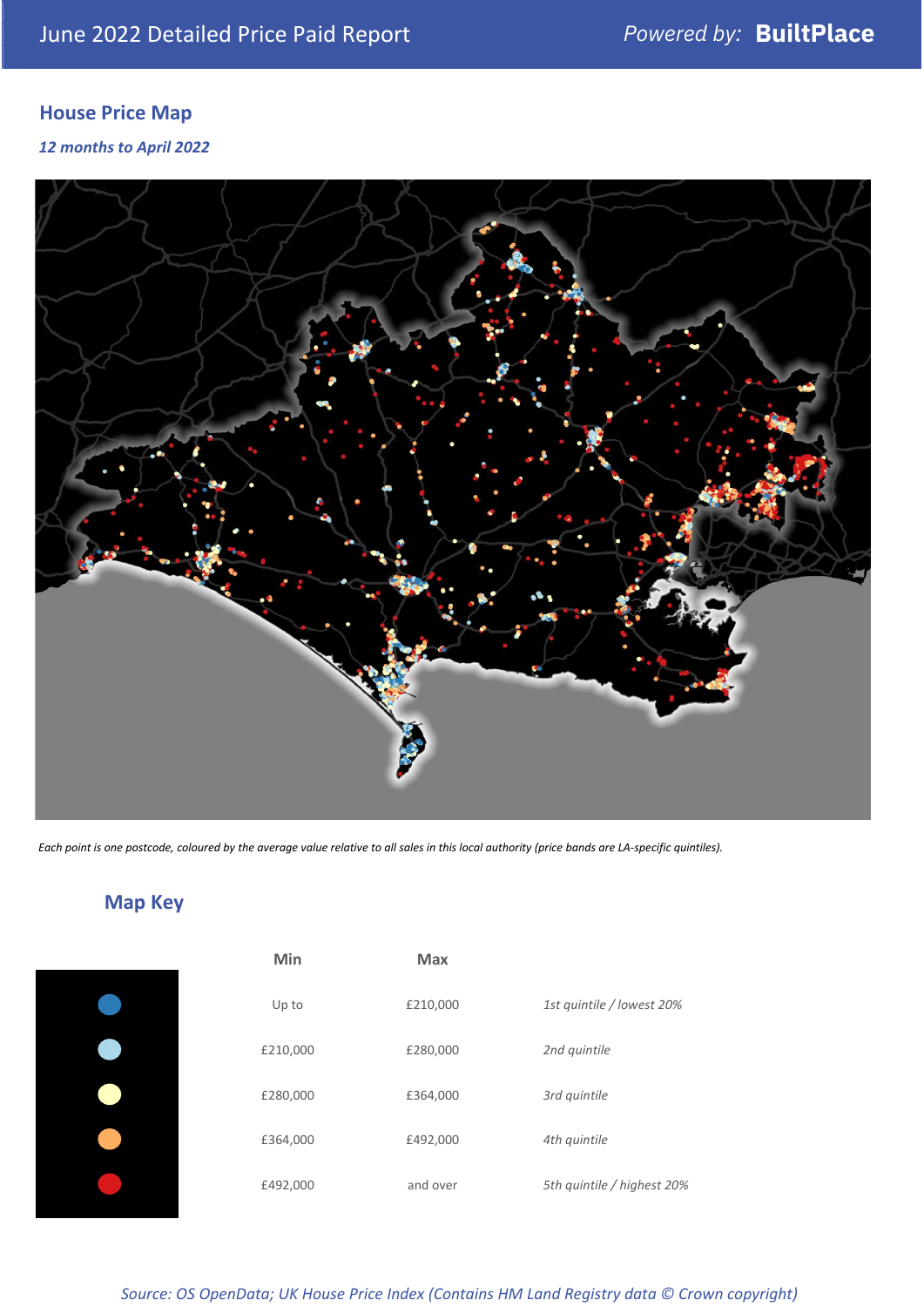# **Average House Price by Property Type**

#### *12 months to April 2022*



|                 | <b>New</b> | <b>Second hand</b> |  |
|-----------------|------------|--------------------|--|
| <b>Flat</b>     | £313,059   | £191,917           |  |
| <b>Terraced</b> | £367,339   | £276,525           |  |
| Semi-detached   | £341,387   | £330,043           |  |
| <b>Detached</b> | £453,711   | £538,317           |  |

## **House Price Distribution by Year**

*All properties, by price band and calendar year (2020 = year to date)*

|                    | 1997 | 2002 | 2007 | 2012 | 2017 | 2019 | 2020 |
|--------------------|------|------|------|------|------|------|------|
| <b>Under £100k</b> | 73%  | 22%  | 3%   | 3%   | 2%   | 2%   | 2%   |
| £100-200k          | 23%  | 53%  | 35%  | 36%  | 23%  | 15%  | 16%  |
| E200-300k          | 3%   | 18%  | 36%  | 35%  | 31%  | 27%  | 26%  |
| £300-400k          | 0%   | 5%   | 15%  | 15%  | 22%  | 23%  | 21%  |
| £400-500k          | 0%   | 1%   | 6%   | 7%   | 11%  | 15%  | 14%  |
| £500k-1m           | 0%   | 1%   | 4%   | 4%   | 10%  | 17%  | 20%  |
| £1-2m              | 0%   | 0%   | 0%   | 0%   | 1%   | 2%   | 1%   |
| <b>Over £2m</b>    | 0%   | 0%   | 0%   | 0%   | 0%   | 0%   | 0%   |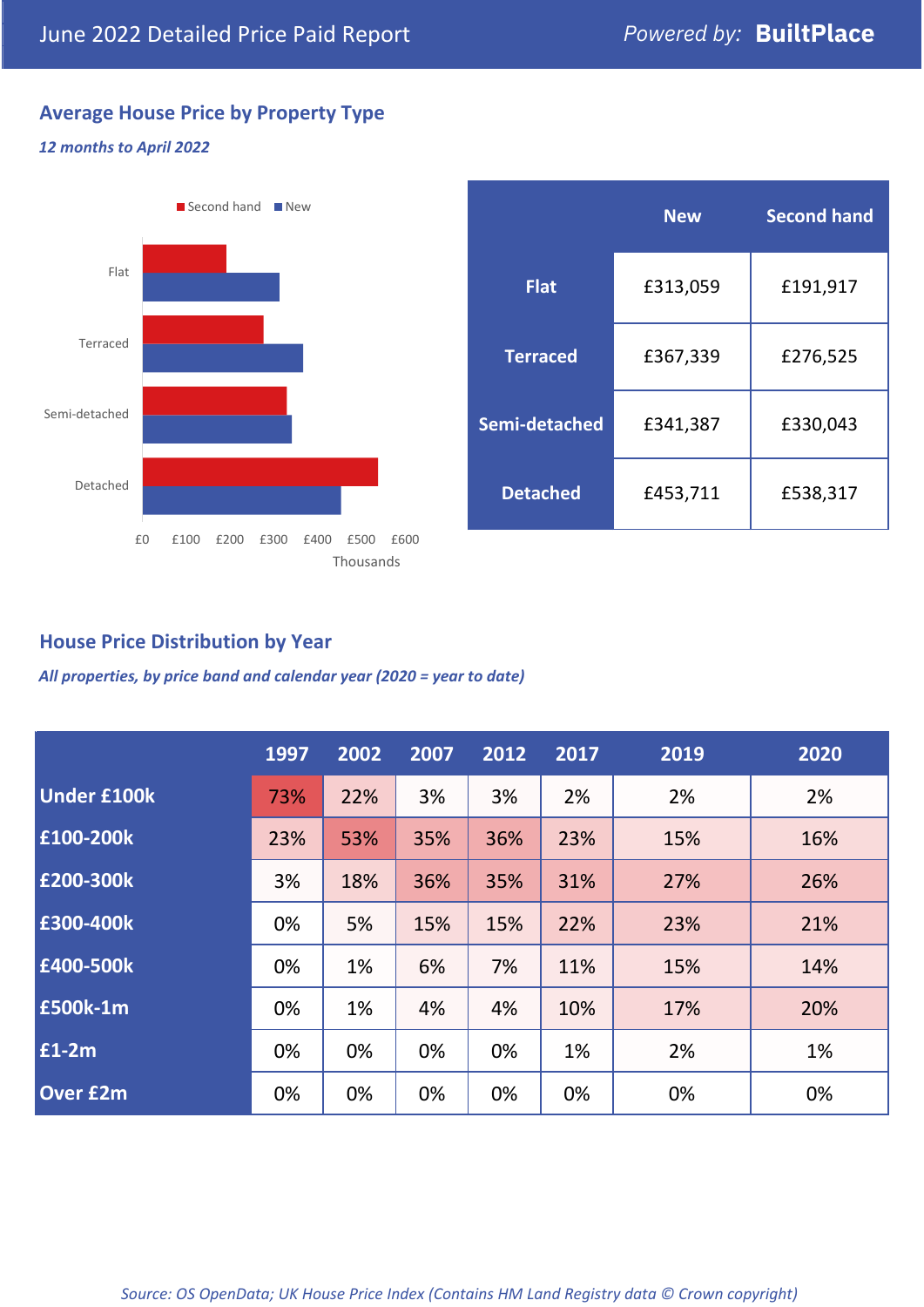## **Transactions (February 2022 data)**

*Annual Transactions, Indexed (2001-05 average = 100)*



There were 6,963 transactions in Dorset during the 12 months to February 2022. This is 76% of the average from 2001-05 and suggests activity is below pre-downturn levels.

Transactions in Dorset have fallen by 8.1% since 2014, compared to changes of -8.3% for South West and -7.7% for England.



#### *Cash and New Build Sales as % of Total, by Year*

*Note: The data on this page EXCLUDES transactions identified as transfers under a power of sale/repossessions, buy-to-lets (where they can be identified by a mortgage), and transfers to non-private individuals - i.e. it comprises only Land Registry 'A' data.*